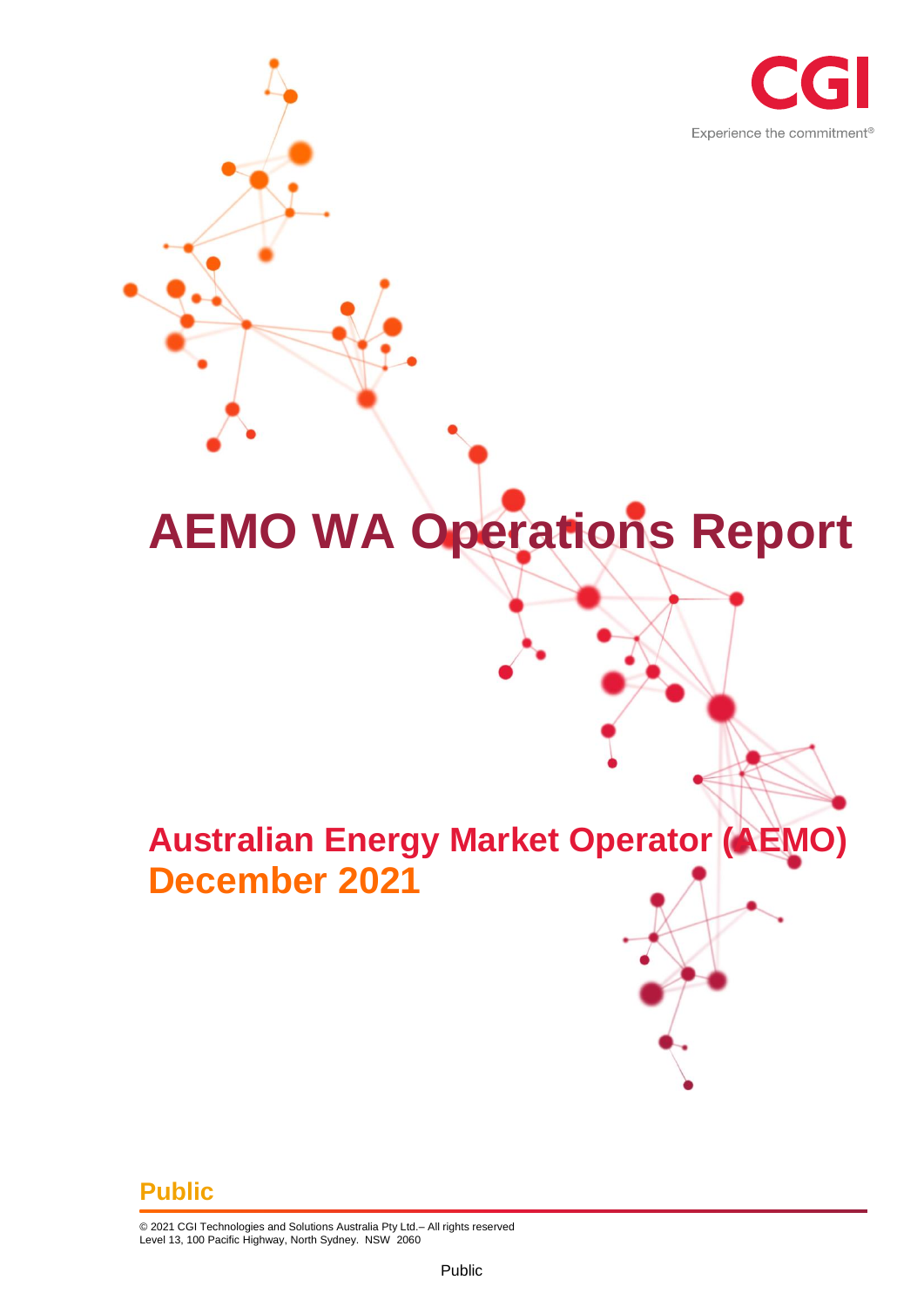



for the sole and exclusive use of GRMS (WA) Operations and therefore, is considered to be proprietary by CGI Technologies and Solutions Australia Pty Ltd.. It may not be made available to anyone other than the addressee or persons within the addressee's organisation who are designated to read this report; nor may it be copied, reproduced, modified, altered, or circulated to any third party, in any form or media, without the prior written consent of CGI Technologies and Solutions Australia Pty Ltd. All rights are reserved.

#### **Public**

© 2021 CGI Technologies and Solutions Australia Pty Ltd.– All rights reserved Level 13, 100 Pacific Highway, North Sydney. NSW 2060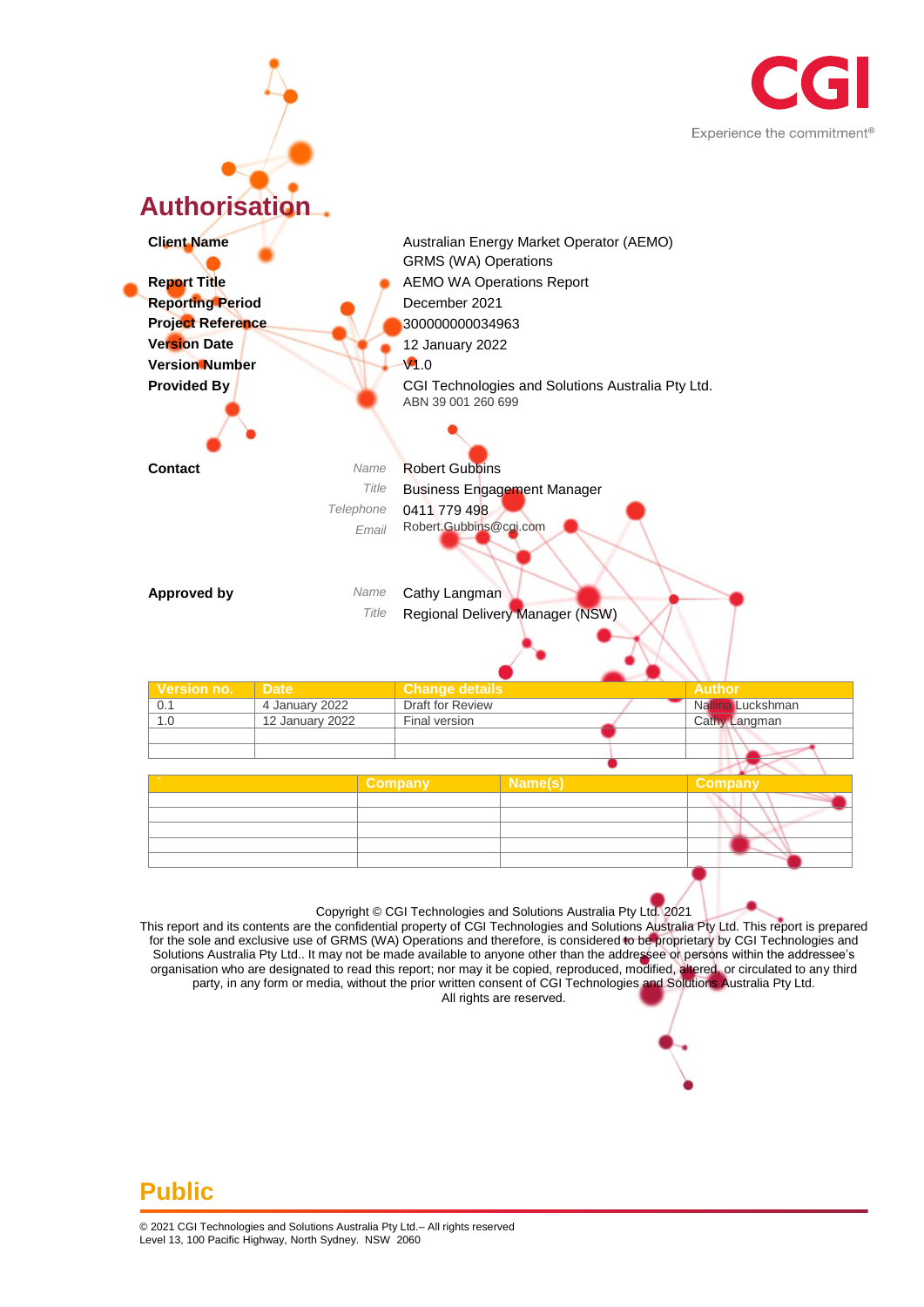$\overline{\phantom{a}}$ 



## **Table of Contents**

| $\mathbf{1}$   |  |
|----------------|--|
| 1.1            |  |
| 1.2            |  |
| 1.3            |  |
| 1.4            |  |
| 1.5            |  |
| $\overline{2}$ |  |
| 2.1            |  |
| 2.2            |  |
| 2.3            |  |

Public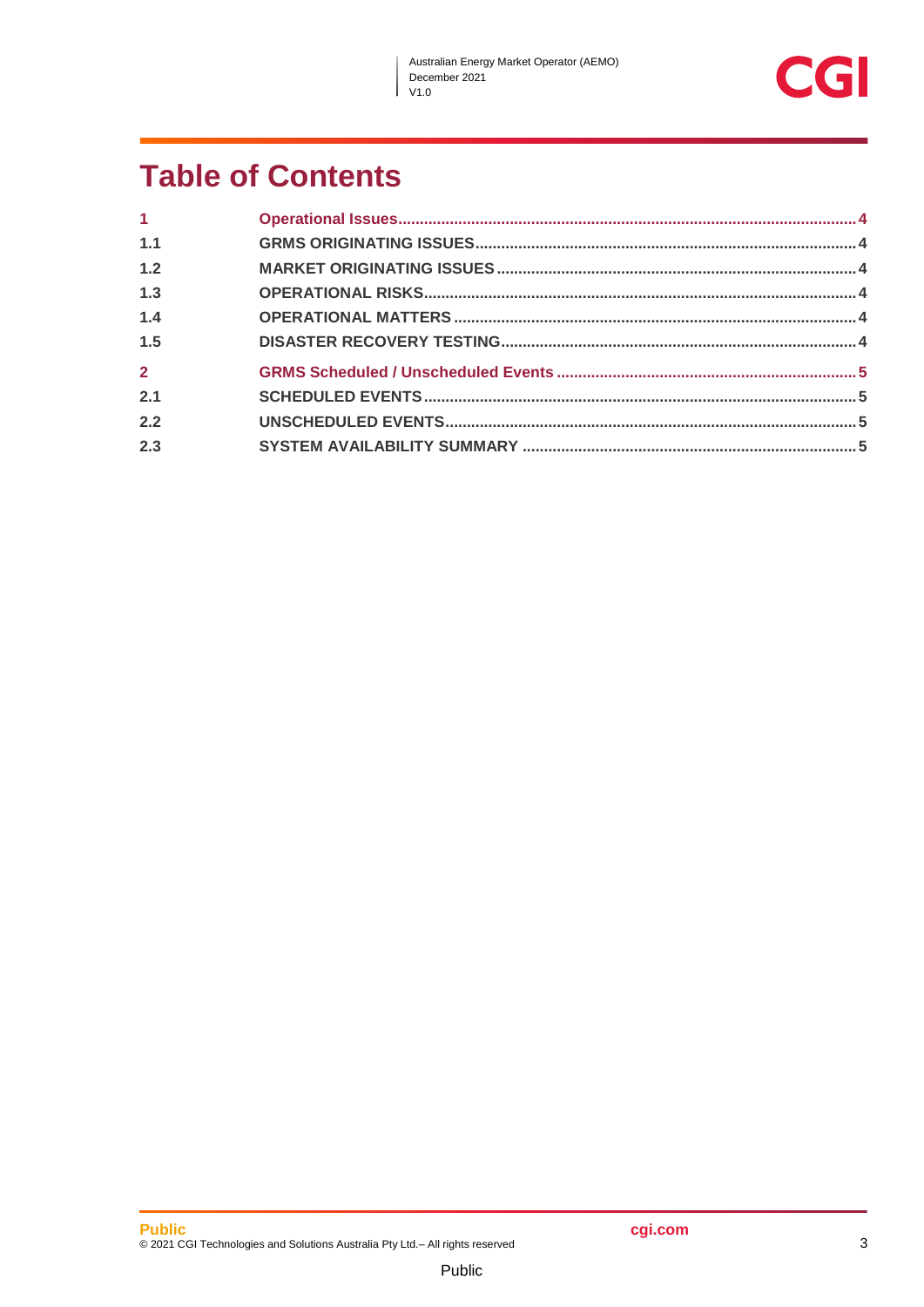

### <span id="page-3-0"></span>**1 Operational Issues**

This section of the report outlines any operational issues encountered by the GRMS or the operational team during the month which either impacted, or had the potential to impact the delivery of WA GRMS services.

#### <span id="page-3-1"></span>**1.1 GRMS Originating Issues**

This section describes operational issues which originated from the GRMS and had a direct impact either on the WA market, CGI's service levels or AEMO's adherence to the Retail Market Procedures (RMP).

There are no GRMS operational issues to report this month.

#### <span id="page-3-2"></span>**1.2 Market Originating Issues**

This section describes operational issues which originated from outside the bounds of the GRMS which caused subsequent market impact or required significant input from the CGI operational team to resolve. Market originating issues may also have had an impact on CGI's service levels and AEMO's adherence with the RMP although in most cases, CGI will claim concession from service failures resulting from issues described in this section.

There are no Market originating issues to report this month.

#### <span id="page-3-3"></span>**1.3 Operational Risks**

Operational risks are situations which, if not managed appropriately may become operational issues which have the potential to impact CGI, AEMO or the WA market. Current risks which CGI are managing and of which AEMO should be aware are described below.

No new operational risks have been identified.

#### <span id="page-3-4"></span>**1.4 Operational Matters**

There are no operational matters to report this month.

#### <span id="page-3-5"></span>**1.5 Disaster Recovery Testing**

WA Industry Disaster Recovery testing was not completed successfully on Wednesday, 17<sup>th</sup> November 2021. CGI encountered an issue with the Site Replication Manager (SRM) process that was caused by a mismatch in the data from the replicating Virtual Machine (VM) in the Prod environment to the placeholder VMs in the DR site.

CGI has rescheduled the WA Industry Disaster Recovery Test for Wednesday, 19th January 2022. Notifications have been sent to the market.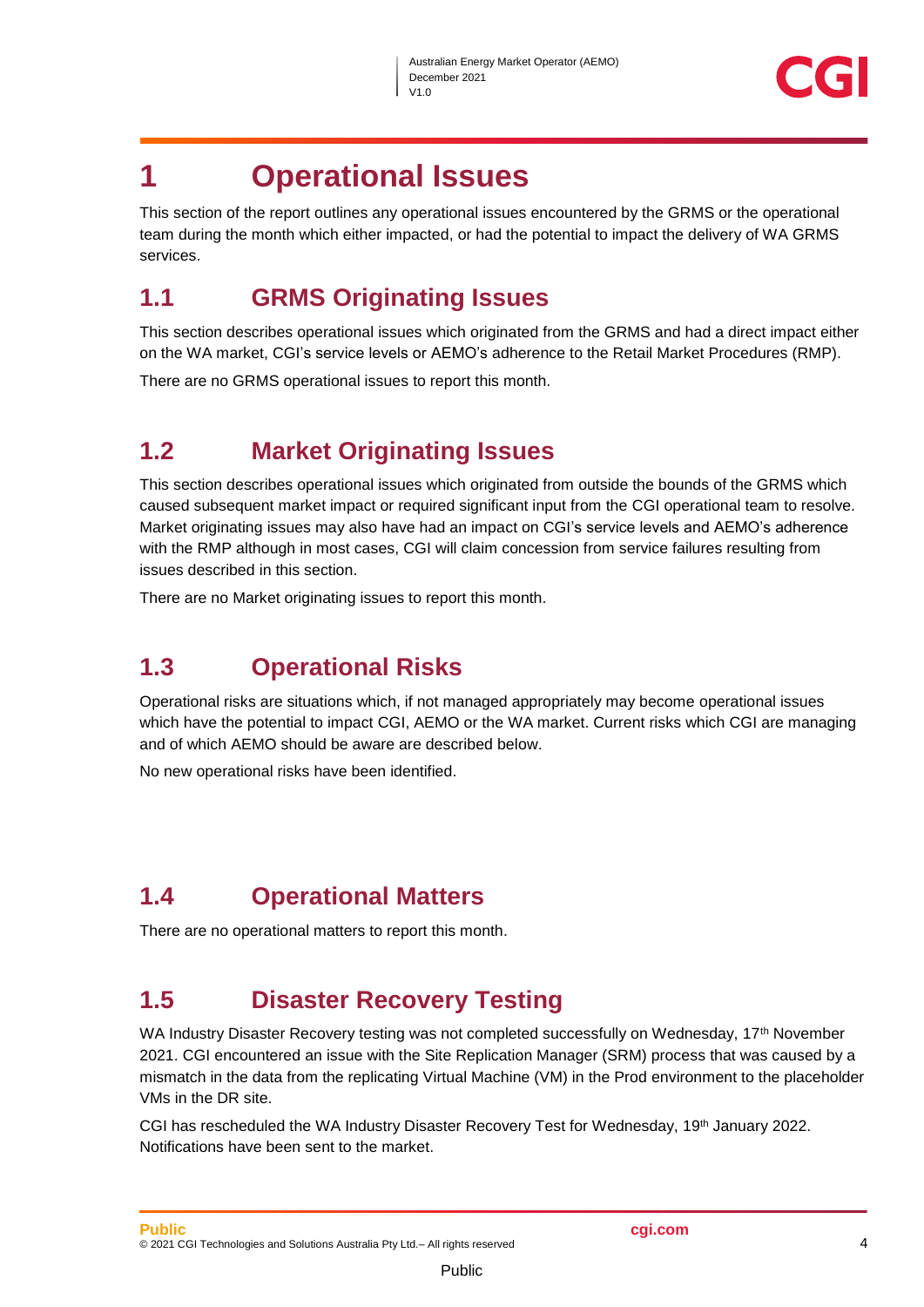## <span id="page-4-0"></span>**2 GRMS Scheduled / Unscheduled Events**

#### <span id="page-4-1"></span>**2.1 Scheduled Events**

The following table details all scheduled events that may have affected GRMS availability during the calendar month. Events were performed during agreed downtime periods and therefore were implemented with minimal impact to participants.

Scheduled events which have the potential to impact participants are planned to take place outside of WA business hours on a best endeavours basis or at a time agreed with participants. Times shown are EST. It should be noted that only those events which involve the EbXML or FTP gateways have an impact on the market from an availability perspective.

| <b>Name</b> | <b>Description</b> | <b>Date</b> | <b>Time</b> | <b>Mins</b> | Ref            |
|-------------|--------------------|-------------|-------------|-------------|----------------|
| WA GRMS     | Server Reboot      | 16-Dec-2021 | 17:15       | 30          | CR/AEMO-W/0432 |

#### <span id="page-4-2"></span>**2.2 Unscheduled Events**

The following table details unscheduled events for the calendar month. Outage minutes exclude time during agreed maintenance periods. It should be noted that only those events which involve the EbXML or FTP gateways have an impact on the market from an availability perspective.

| <b>Name</b>              | <b>Description</b> | <b>Date</b> | <b>Time</b> | <b>Mins</b> | <b>Ref</b> |
|--------------------------|--------------------|-------------|-------------|-------------|------------|
| $\overline{\phantom{a}}$ |                    | -           |             |             |            |

#### <span id="page-4-3"></span>**2.3 System Availability Summary**

During the month, there were 31 days resulting in the following availability metrics as defined in the SOSA:

- $\triangleright$  TPA (Total Possible Availability) = 37,200 minutes
- (Based on 20hrs per day 03:00 until 23:00 each day)
- $\triangleright$  GAPS (Intervals of unscheduled downtime) = 0 minutes
- $\triangleright$  SAM (Scheduled & Agreed Maintenance) = 30 minutes

The SLA requires market system availability of 99.6%

The WA Market system was available for a total of **37,200** minutes once scheduled and agreed maintenance is excluded. This equates to an overall availability of 100.00%

Public